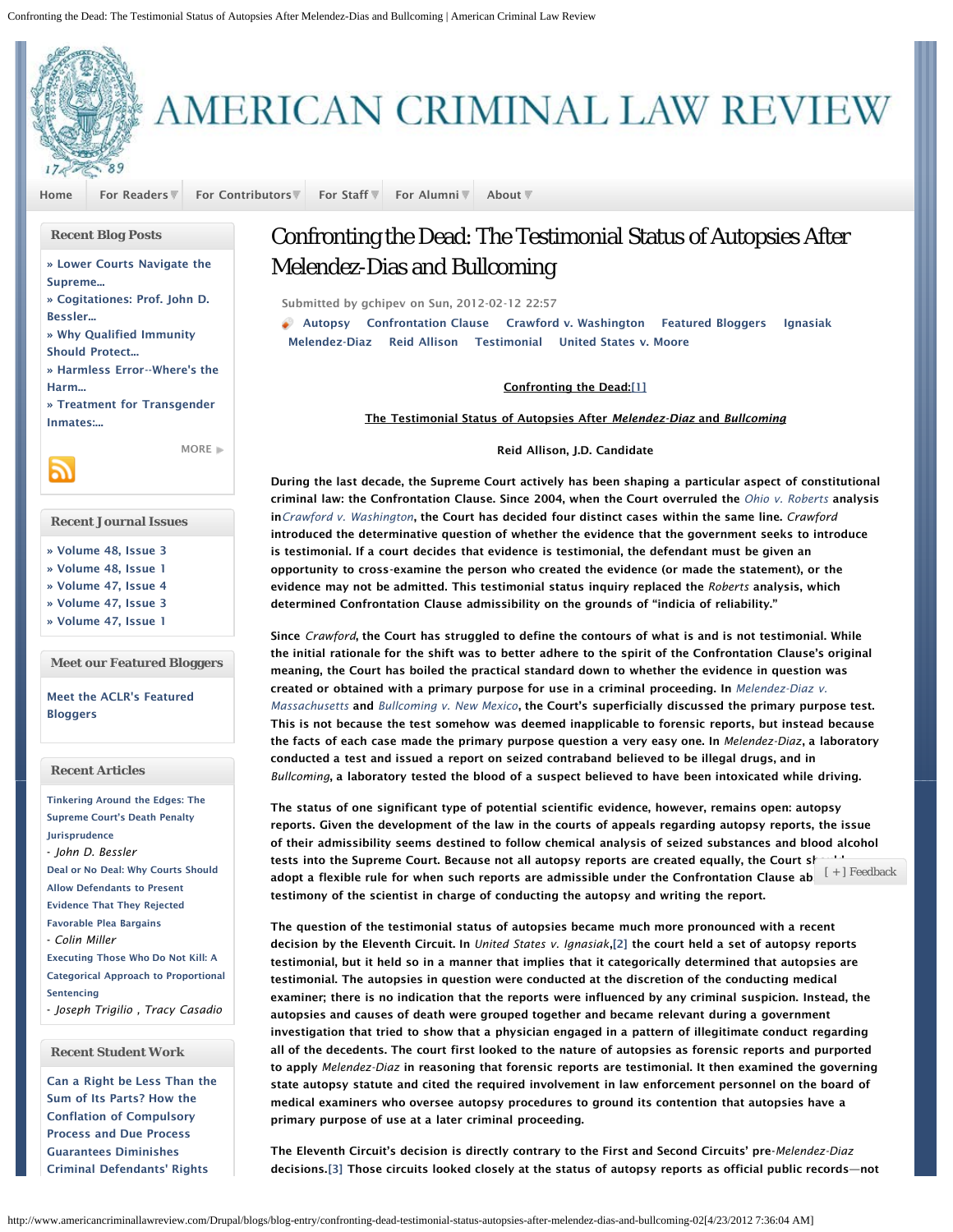#### - Stacey Kime

[Seized by the Moment--But](http://www.americancriminallawreview.com/Drupal/content/seized-moment-which-moment-how-physical-force-seizure-requires-only-contact-intent-restrai-0) [Which Moment? How a Physical](http://www.americancriminallawreview.com/Drupal/content/seized-moment-which-moment-how-physical-force-seizure-requires-only-contact-intent-restrai-0) [Force Seizure Requires Only](http://www.americancriminallawreview.com/Drupal/content/seized-moment-which-moment-how-physical-force-seizure-requires-only-contact-intent-restrai-0) [Contact with Intent to Restrain,](http://www.americancriminallawreview.com/Drupal/content/seized-moment-which-moment-how-physical-force-seizure-requires-only-contact-intent-restrai-0) [Not Intentional Termination of](http://www.americancriminallawreview.com/Drupal/content/seized-moment-which-moment-how-physical-force-seizure-requires-only-contact-intent-restrai-0) [Movement](http://www.americancriminallawreview.com/Drupal/content/seized-moment-which-moment-how-physical-force-seizure-requires-only-contact-intent-restrai-0)

<span id="page-1-1"></span><span id="page-1-0"></span>- Allison K. Wyman

at their forensic status. In so doing, they relied on the non-testimonial status of public records, as established in the Confrontation Clause cases applying the testimonial rule. While it remains to be seen whether the holdings in *Melendez-Diaz* and *Bullcoming* will change either circuit's classification of autopsy reports, the reasoning based on business/public records—an area left unaltered by *Melendez-Diaz* makes it unlikely that those circuits will follow the Eleventh Circuit's interpretation in the future.

Between the decisions of the Eleventh Circuit and those of the First and Second lies a recent opinion of the D.C. Circuit, *United States v. Moore*[.\[4\]](#page-2-3) In that case, the D.C. Circuit held that the particular autopsies in question were testimonial due to the heavy and direct involvement of law enforcement personnel in the decision to conduct the autopsies, the autopsies themselves, and the drafting of the autopsy reports. The court made clear, however, that it was not creating a categorical rule rendering all autopsies testimonial. In footnoted dicta, it even expressed doubt that a categorical approach would "comport with Supreme Court precedent.["\[5\]](#page-2-4) This approach seems most appealing of any of the appellate decisions to this point.

A broad categorical rule that autopsies are testimonial for Confrontation Clause purposes paints in too broad a brush. If the primary purpose test is to be applied properly beyond the circumstances of police questioning, it seems guaranteed that a categorical rule rendering autopsies testimonial would be incorrect. As is widely understood, autopsies are conducted for many reasons beyond the criminal—most notably to determine questions of public health. While autopsies may be properly characterized as "forensic reports," they are markedly distinct from the reports addressed by the Supreme Court to this point. Most notably, the blood alcohol test and chemical analysis occurred—and, indeed, seem only ever to occur—after law enforcement had become formally involved in a proceeding. When law enforcement seizes a substance from a suspect, it is clear that the testing of that substance (blood, contraband, etc.) will be carried out to gain evidence with which to prosecute the suspect. Autopsies, on the other hand, are carried out in many diverse circumstances. In the former case there is an adversarial posture, while in the latter, such a posture does not exist[.\[6\]](#page-2-5)

<span id="page-1-2"></span>Beyond the differences between autopsies and the reports directly dealt with thus far, viewing autopsies as "forensic reports" and thus automatically deeming them testimonial would misunderstand the Court's reasoning and ultimate holding in *Melendez-Diaz*. That case does not hold that anything determined to be a forensic report will be considered testimonial for Confrontation Clause purposes. Instead, the case simply rejects the opposite argument; the Court made clear that forensic/scientific procedures were not insulated from being testimonial. As such, the forensic or scientific nature of a procedure used to create potential evidence is irrelevant, and the only and determinative question is whether the evidence was produced with the primary purpose of use at a later criminal proceeding. Reading *Melendez-Diaz* carefully and placing it in its proper historical context, it is clear that the Court's main concern was to prevent backsliding into an "indicia of reliability" test.

To be sure, the official and formalized nature of autopsy reports aligns with the reports addressed in *Melendez-Diaz* and *Bullcoming*. This aspect of both of those tests proved important to the Court as the Justices in the majority looked to the original understanding of the Confrontation Clause, which was concerned in large part with affidavits used in a manner made infamous by the trial of Sir Walter Raleigh. Formality, however, is like forensic/scientific nature in that it does not alone render a variety of evidence testimonial. Instead, the formality of autopsies arguably owes much more to a public records theory, which cuts against classifying autopsies as testimonial.

Since *Crawford*, the Court has made clear that business records and official public records are largely exempt from testimonial status for similar reasons to their exemption under traditional hearsay exceptions. Much like the treatment of forensic reports, however, the initial superficial classification is not determinative. Instead, even in cases involving what seems to be classic business or public records, the Court insists that the primary purpose test be undertaken. The principal foundation for the First and Second Circuit's decisions was that business records are non-testimonial. The D.C. Circuit case, however, exposes the flaws in a categorical determination that all autopsies are non-testimonial.

Ultimately, because autopsies generally—as a category of scientific test—do not have a singular or primary purpose, strict application of the Court's primary purpose test will require a much more searching and case-by-case inquiry. A categorical rule one way or another is untenable because it would be too damaging to one of the parties and would do too much violence to the purpose of the Confrontation Clause.

A rule like the First and Second Circuits' would deprive the defendant of a right to confront the creator of an autopsy report even where law enforcement ordered the commission of the autopsy and played a substantial role in creating the report. This would leave defendants vulnerable to exactly the kind of adversarial evidence that *Melendez-Diaz* and *Bullcoming* sought to suppress in the absence of testimony by the creator of the report.